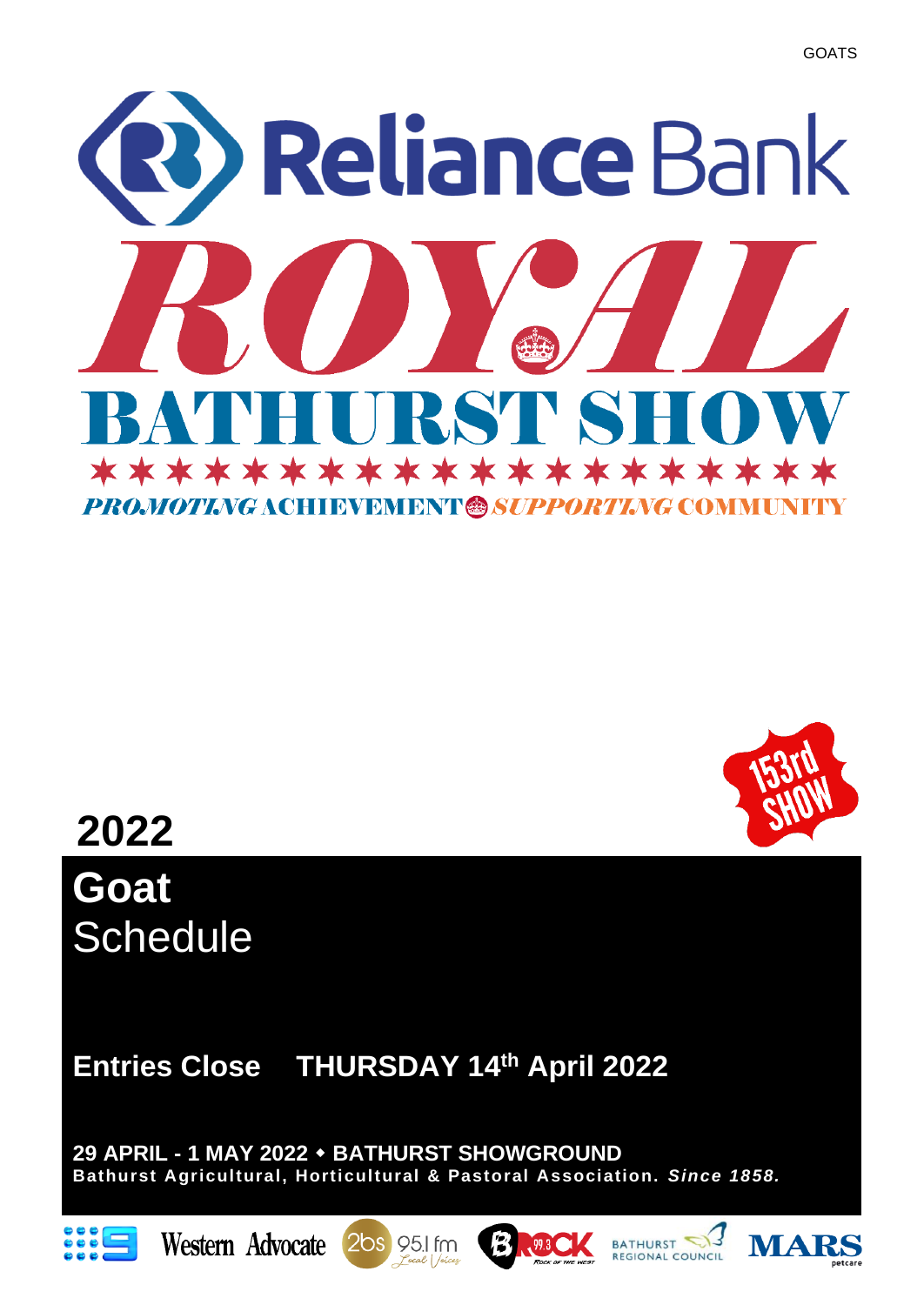#### **BATHURST AGRICULTURAL HORTICULTURAL & PASTORAL ASSOCIATION INC**

ABN 85 953 115 197 *Supporting our region since 1858.*

*Presents*

# *The 153 rd ROYAL BATHURST SHOW*

**Friday 29th April – Sunday 1st May 2022**

PO Box 92, Bathurst NSW 2795

Ph: (02) 6331 3175 Ph: (02) 6331 3175 Email: admin@bathurstshow.com.au Email: admin@bathurstshow.com.au

**PATRON**

Mayor of Bathurst Regional Council, Cllr. R Taylor

**PRESIDENT SECRETARY**

**VICE PRESIDENT**

C McPhee **B** Kenworthy

M Irvine Email: secretary@bathurstshow.com.au

**EXECUTIVE COMMITTEE**

J Davis, B Hickey, M Irvine, C McPhee, Dr. R Wilson OAM,

**SHOW COUNCIL**

R Atcheson, S Boorer, J Cox, J Davis, P Elbourne, S Ferguson, B Hickey, K Morgan Hunn, M Irvine, B Kenworthy, C McPhee, C Morgan, S Rigby, B Seaman, K Sloane, J Thompson, M Walker, Dr. R Wilson OAM, V Wilson OAM, *BRC Delegate: Cllr. B Fry*

#### **HONORARY LIFE MEMBERS**

J Cox, The HON. S Farraway MLC, C L Ferguson OAM, M E Hargans OAM, B Hickey, C McPhee, N Ramsay, B Seaman, A F Toole, J While, V Wilson OAM,

#### **HEAD STEWARDS**

#### **Head Steward Boer Goats – Alisha Carlon - 0449 889 881**

 **Head Steward Dairy Goats – Ken Horley - 0408 019 080** *To find out how to become involved in the Association Advisory Committees please contact the Secretary.*

### **The Royal Bathurst Show Supreme Livestock Exhibit & Supreme Static Exhibit are awarded the** *Bathurst Regional Council Awards for Excellence*

- These Awards are open to all exhibitors in all sections.
- They will be given to an exhibit, not necessarily to a major prizewinner, which shows potential to become a leader in its field
- The exhibit will clearly display exceptionally high standard of the qualities sought after by each section.
- An exhibit which shows capabilities of producing prime offspring, or in the case of a non-breeding exhibit, one which shows outstanding qualities of design, texture, colour, uniqueness and or craftsmanship.



The winners will receive Prize Money to the value of \$500 proudly sponsored by  $REGIONAL<sup>C</sup>ONAL$ 

*At the first agricultural show in the Bathurst district at O'Connell Plains on Easter Monday, April 9, 1860 in addition to other classes the following prizes were awarded for the Longest Servitude.*

*"The man who has lived the longest in one service as an Agricultural Servant without intermission. Prize: Silver medal, to Richard Rushby. Second best Servant. Prize: Silver medal, to William Dennis. Extra prize contributed on the spot. £1 to William Smith." They had served 22 ½, 18 & 12 years respectively.*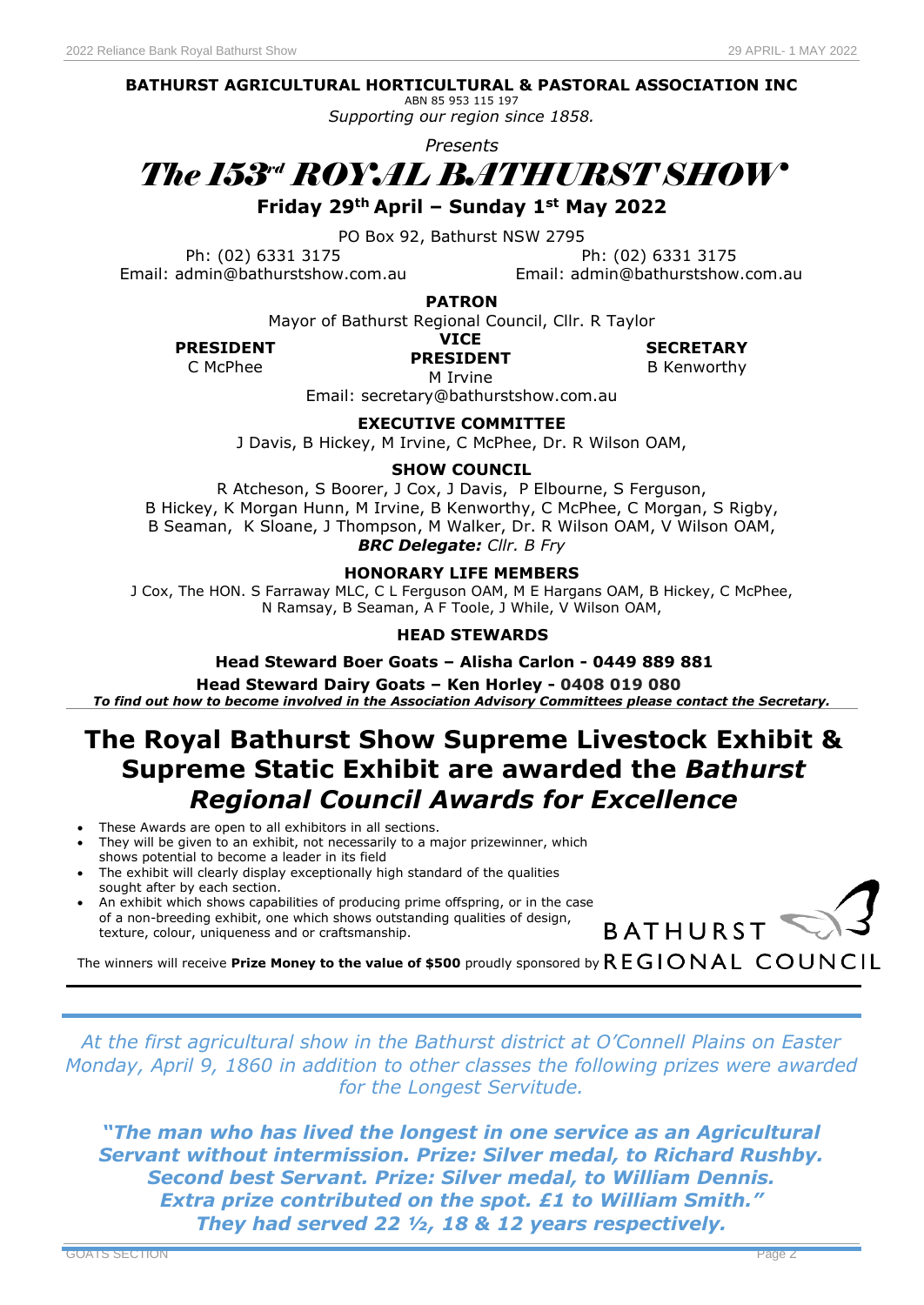- **1.** Rules & Regulations
	- (a) These General Rules take precedence over all<br>General Regulations and Supplementary Regulations and Supplementary Regulations.
	- (b) The General Regulations apply to all sections of the Show.
	- (c) The Supplementary Regulations apply only to the section of the Show to which they specifically relate.
	- (d) Should there be an inconsistency between the General Regulations and Supplementary Regulations, the Supplementary Regulations prevail for the relevant section only.
- **2.** All persons who enter the Showground:
	- (a) Do so at their own risk
	- (b) Shall comply with all relevant Federal, State & Local laws, regulations and orders, and the Bathurst Agricultural Horticultural and Pastoral Association (hereinafter called the Association) Rules and Regulations, Traffic & Pedestrian Management Plan and Health & Safety Policy.
	- (c) Are advised that the roadways within Showground become public roads for the duration of the annual Royal Bathurst Show.
- **3.** The Association may at any time make changes to these rules, regulations, the program, and/or the

### **GENERAL REGULATIONS**

#### **EXHIBITS AND EXHIBITORS**

- **1.** Exhibitors, when entering exhibits, must furnish the Secretary with a description of the exhibit entered and the number of the class they wish to compete in on the form specified.
- **2.** Exhibits must not be removed without the permission of the Stewards.
- **3.** Exhibitors of livestock must have an attendant to parade the exhibit for judging at the hour notified.
- **4.** A general parade (Grand Parade) may be held on the second day, in which all leadable, in harness and ridden livestock exhibited at the Show must take part.
- **5.** Any exhibitor of livestock shall not be permitted to use any pen or stall other than those allotted to them by the Stewards.
- **6.** The erection of electric fences is not permitted in the livestock areas on the grounds.
- **7.** Any exhibitor of livestock must furnish all required statutory declarations to the Secretary.
- **8.** All Pavilions are closed to the public and to exhibitors until the first morning of the Show unless delivering exhibits.
- **9.** All exhibitors are to comply with the Association's Rules for vehicle movement and parking restrictions on the Showground.
- **10.** An Exhibitor's or Competitor's participation in any Exhibition, or Competition, entertainment or activity is at their own risk.
- 11. Entry fees shall be at rates specified in the Show Schedule.
- **12.** Misconduct by an exhibitor or their agent, whether by a breach of these rules or regulations, aggressive, intimidating, disruptive or otherwise offensive

names of Judges or Stewards set out in a schedule, catalogue or similar document.

- **4.** The Association and staff members and officials of the Association shall not be held responsible or be liable for any error, misstatement or misdescription appearing in any schedule, catalogue, entry form, advertisement, notification, post or similar document.
- **5.** The exhibition will take place on the Bathurst Showground or wherever the Show Council may appoint. The Show Council reserves the right at any time to postpone the exhibition or any event thereof in consequence of the inclemency of the weather or for any other sufficient cause to date or dates deemed suitable by the Show Council and no entrance fees shall be returnable in the event of such postponement. The reasonableness of the cause or causes of postponement shall be decided by the Show Council and its judgment shall be conclusive and not open to question by an exhibitor or other person affected by the postponement.
- **6.** The Show Council may abandon the exhibition or any event thereof through wet weather or, for any other reason which may make such a course advisable in its opinion. Should the exhibition or any event be abandoned or cancelled, exhibitors shall be entitled to a return of the entrance fee paid in such event or events as may be cancelled, but no cause or action, liability or obligation shall be maintainable or be incurred by the Show Council or by the Association by reason of such abandonment or cancellation.

behavior, attempting to improperly approach or influence a Judge, Steward or official, or who makes a false report or gives misleading information or suppresses necessary information respecting any exhibit, shall be held to have forfeited any prize gained by this means. The exhibit and exhibitor, together with their agent (if any) may be disqualified and the matter reported to the Western Group of Show Societies Inc. & the Agricultural Societies Council of NSW.

- 13. The Showground will be open for admission of exhibits at the time shown in the relevant Schedule. Livestock may be removed between the times notified in the relevant schedules if required to so do and must be returned to their respective position by the time nominated therein. Failing to do so will cause all prizes awarded to them to be forfeited. Any exhibitor failing to comply with this regulation may be debarred from entering in the following years.
- 14. The Association will not be responsible for any accident caused through or by an exhibitor and will not under any circumstances hold itself responsible for any loss or misdelivery of livestock or exhibit of any kind, or for any damage done thereto.
- **15.** All exhibits must be the bona fide property of the exhibitor. Nothing to indicate ownership of any exhibit will be permitted (the usual brands on livestock excepted). Any person objecting to an exhibit must enter a protest in writing fully setting out the grounds of such an objection in accordance with Regulation 20 (below).
- 16. Should there be any reason to suspect that any exhibit is either diseased or dangerous;
	- the exhibitor must withdraw the exhibit and not attend the show or if already in attendance, isolate the exhibit and notify the Association immediately of the situation,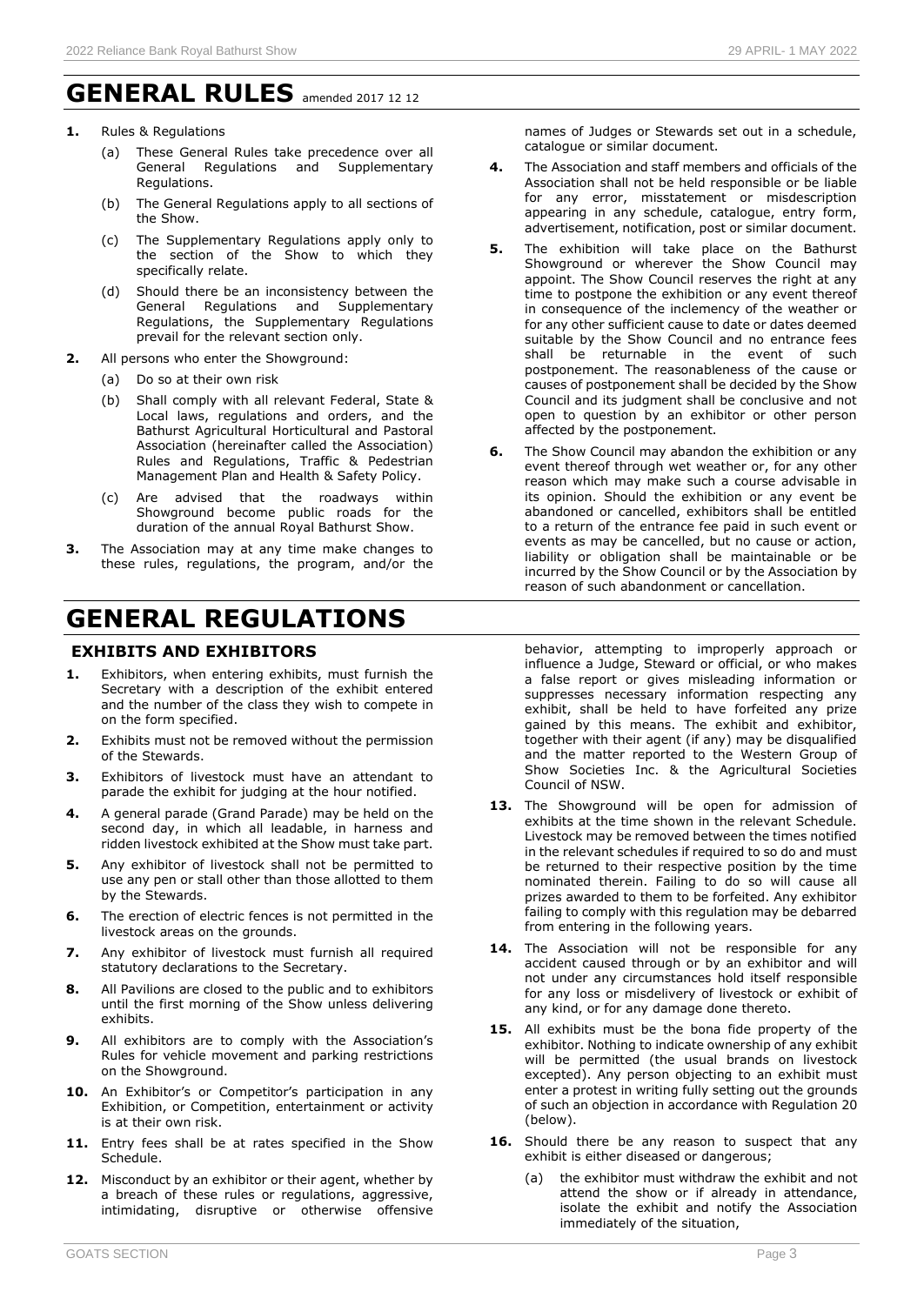- **17.** the Show Council reserves the right of refusing admittance to or removing the same from the ground at the expense of the exhibitor.
- **18.** The Show Council may refuse or cancel any entry.
- **19.** No exhibit shall be led, ridden or driven (except in the horse or livestock exhibitor's reserves) unless competing in the Show or otherwise approved by the Show Council or Show Secretary.
- **20.** No persons except those actually in charge of exhibits will be permitted to remain in the judging area for any reason whatsoever during the adjudication.
- **21.** The procedure for protests is as follows:
	- (a) An exhibitor who desires to enter a protest concerning any decision on the part of a Judge or any decision or act or omission on the part of the Association or of any Official of the Association, is required to lodge a Protest Form (available from the Show Office) by 10.00am of the next day following the day on which such incident occurred.
	- (b) Each protest must be accompanied by a fee of \$150.00 and this amount shall be forfeited to the Association if the protest is not upheld.
	- (c) The protest shall be determined by the Protest Committee appointed by the Executive Committee. Their decision shall be final and binding. No reasoning for the determination shall be required to be given.

#### **STEWARDS**

- **1.** Stewards must be in attendance at the Showground at the hour appointed to receive exhibits.
- **2.** Stewards are responsible for the proper classification of exhibits and all exhibits must be ready for judging.
- **3.** Stewards will obtain the award books from the Secretary and direct the Judges to the exhibits they are appointed to judge.
- **4.** Stewards shall remove exhibitors and other persons from the vicinity of the Judge whilst judging.
- **5.** Stewards shall attend on the Judges to afford any information required, but will not do or say anything to exhibitor regarding the adjudication or repeat the remarks the Judge may make without their specific consent and that of the Chief Steward of the Section or the Secretary.
- **6.** Stewards will obtain prize cards from the Secretary and affix same to exhibit, after filling in the names of the successful exhibitors and other particulars.
- **7.** The Chief Stewards of Bathurst A H & P Assoc. will not be permitted to show their exhibits in their relative section or any other section where they have a direct contact with the Judge.
- **8.** Stewards who become aware of an exhibit suffering from an infectious or contagious disease shall report the matter immediately to the Secretary, who is authorized to order that the exhibit be quarantined and/or removed from the Showground.

#### **JUDGES AND JUDGING**

- **1.** Judges are requested to attend the relevant Section Chief/Head Steward in the section adjudication area or another place on the Showground by notification at the hour appointed, and introduce themselves to the Stewards of the section.
- **2.** Judges will receive instruction from the Stewards of the section.
- **3.** Judges, as they arrive at their decisions, will announce the results to the Stewards, who will record them in the award book or equivalent.
- **4.** Judges shall disqualify any exhibits which, in their opinion, do not comply with the regulations and shall enter the reason in the award book or equivalent.
- **5.** The Judges may recommend for certificates, or commend as they see fit, any exhibits of special merit not included in the schedule of prizes,
- **6.** Judges will check an award book on completion of judging, and sign their names on the last award page.
- **7.** All Pavilions are closed to the public until the first day of the Show.

#### **AWARDS AND PRIZES**

- **1.** Awards & Prizes will be awarded as published in the Schedule and in sequence. The granting of equal multiple place awards in a single class is not permitted.
- **2.** In addition to First and Second prizes, Highly Commended awards may be granted to exhibits which are considered worthy.
- **3.** In the case of Horses and all Livestock, second place Prize Money will only be offered in classes where there are six or more entries.
- **4.** All prize money will be paid via Electronic Funds Transfer after the conclusion of the Show upon verification of results and finalization of any protests and/or drug test results. Exhibitors must supply a valid BSB and bank account number at the time of submitting entries. Should an exhibitor not submit valid banking details all prize monies will be forfeited.
- **5.** No decoration, ribbon or award cards, except such as are provided by the Show Council in that year, shall be placed on an exhibit, or affixed thereto, at the exhibition being held.
- **6.** The following colours shall distinguish the prize award fixed to all exhibits: blue for first, red for second, white for third, green for fourth, yellow for fifth, and brown for sixth where awarded. Champion, Grand Champion & Supreme Champion (and where applicable Reserve Champion) ribbons will also be awarded. Ribbons only will be affixed in classes where indicated.
- **7.** All special prizes presented to the Association must be for open competition; i.e. they must not be given for the progeny of any particular animal etc. and shall be governed by the Rules and Regulations of the Association.
- **8.** Perpetual Trophies must remain on the Showground in the custody of the Association. Where awarded, replicas or certificates will be presented to the person to whom they are awarded.

#### **MISCELLANEOUS/GENERAL REGULATIONS**

- **1.** All Pavilions are closed to the public, exhibitors, and competitors until the first day of the Show.
- **2.** On each day of the Show the public will be admitted at the published time. For any person leaving the ground, a Pass-Out stamp, if required, will be issued. If reissue of a ticket is required for any reason a Statutory Declaration will be requested to be made.
- **3.** Any member alleged to have committed misconduct which may bring the Association into discredit shall be dealt with according to the Constitution of the Association.
- **4.** Sale of Exhibits
	- (a) The sale of any exhibits whilst located on the Showground over the advertised dates of the Show shall only proceed with written approval of the Association's Secretary. A request to conduct a sale is to be lodged with the Secretary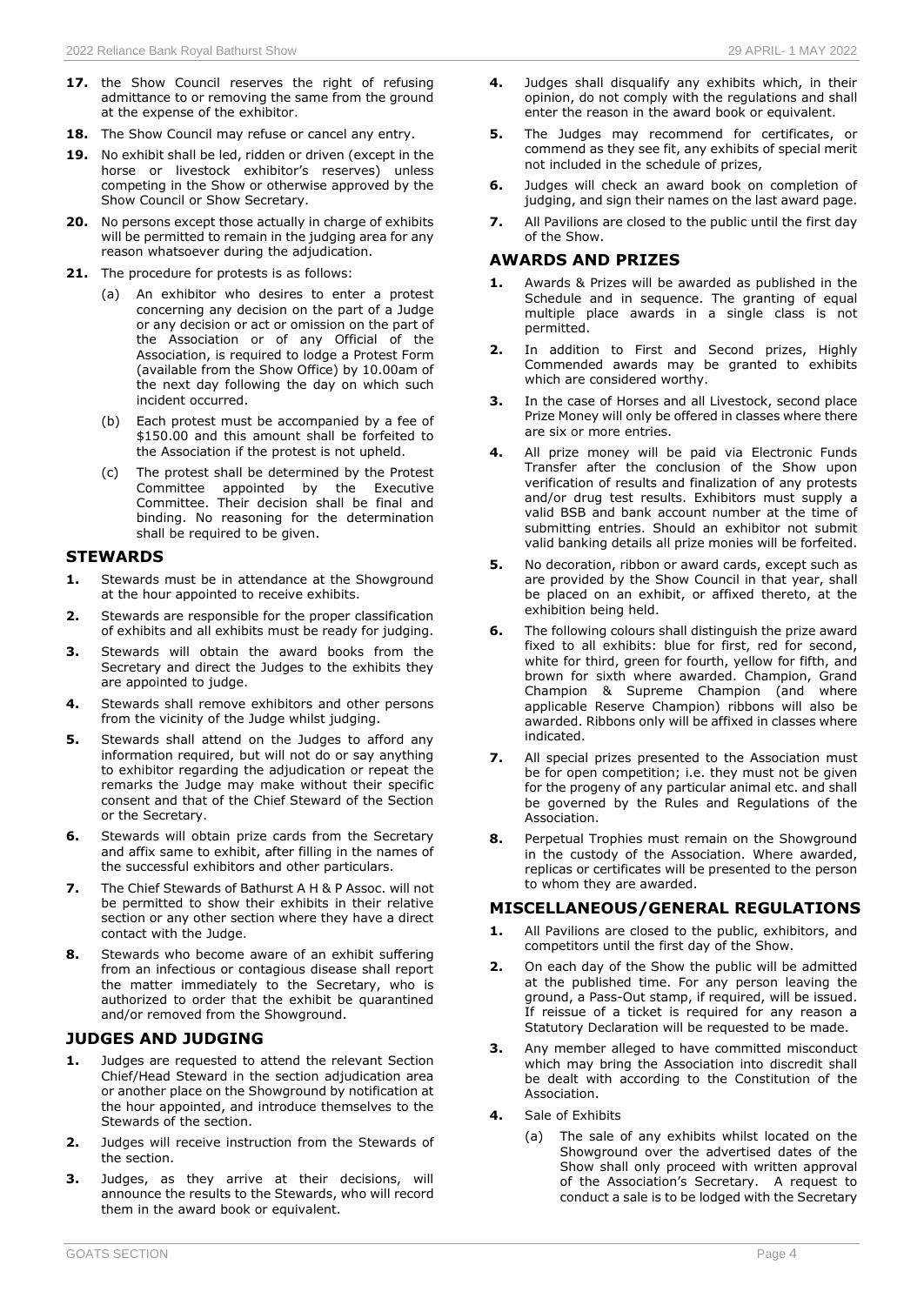- (b) The supervision and control of a sale shall be in the hands of the Committee of Sales, appointed by the Show Council.
- **5.** The sale of any exhibits shall be as defined in the conditions of the section. A commission of at least five per cent (5%) shall be paid by each vendor upon the gross proceeds on all sales affected by him/her of exhibits, whether by auction or private treaty and any particulars of such sales, together with a remittance of the amount of the commission, shall be handed to the Secretary by 5.30pm on the last day of the Show.
- **6.** A maximum of one (1) award of excellence may be authorised by Show Council each year to an outstanding exhibitor from any section of the Show.
- **7.** The annual subscription of members shall be determined by the Show Council no sooner than six (6) calendar months before the first day of the forthcoming membership year (January to December). Members shall have the right of membership until the 31<sup>st</sup> December each year. New members, on payment of one year's subscription, have rights of membership for year including the next Annual Show at the discretion of the Executive Committee.
- **8.** The following are the privileges of membership:
	- (a) Admission to the Showground to the Annual Show on production of the appropriate Members Ticket.
	- (b) Concession on entry fees for exhibits where provided for in the show schedule.
	- (c) The right to attend all general meetings of members of the Association and to speak and
- (d) The right to attend any Show Council Meeting and with the permission of the Chairman, speak on any subject, but shall not be entitled to vote at such Show Council Meeting.
- (e) With the exception of Junior Members, the right to vote at all the general meetings of the Association.
- (f) To be eligible to vote at the Association's Annual General Meeting or Special Meetings, a Member must be a Financial Member of the Association for at least three (3) months prior to that meeting.

#### **TERMS AND CHARGES FOR ADMISSION TO SHOW**

#### **1. MEMBERS**

(a) Full Members on payment of \$84.00 (incl. GST) shall be issued one Full ticket of membership, not transferable, and two Guests of Member tickets. Single Members, on payment of \$44.00 (incl. GST) shall be issued with one ticket of Membership, not transferable, and Junior Membership (under the age of 16 years) on payment of \$22.00 (incl. GST) shall be issued with one ticket of Membership, not transferable. Holders of current Show membership tickets and Guest tickets will be admitted to the ground on surrender of the appropriate ticket for the day in question.

#### **2. NON-MEMBERS**

(g) Admission to the ground:

| 2022 ROYAL BATHURST SHOW ADMISSION CHARGES                                                                                                                                                                                                                                                                                                                                                                                                                                                                                                                                                                                  |         |            |          |                  |                  |
|-----------------------------------------------------------------------------------------------------------------------------------------------------------------------------------------------------------------------------------------------------------------------------------------------------------------------------------------------------------------------------------------------------------------------------------------------------------------------------------------------------------------------------------------------------------------------------------------------------------------------------|---------|------------|----------|------------------|------------------|
|                                                                                                                                                                                                                                                                                                                                                                                                                                                                                                                                                                                                                             | Adults  | Concession | Children | Family Group (4) | Family Group (5) |
| Competitors PER DAY                                                                                                                                                                                                                                                                                                                                                                                                                                                                                                                                                                                                         | \$13.50 | \$10.00    | \$6.75   | n/a              | n/a              |
| Competitors ALL SHOW                                                                                                                                                                                                                                                                                                                                                                                                                                                                                                                                                                                                        | \$27.00 | \$20.00    | \$13.50  | n/a              | n/a              |
| Gate Entry PER DAY                                                                                                                                                                                                                                                                                                                                                                                                                                                                                                                                                                                                          | \$27.00 | \$20.50    | \$13.50  | \$54.00          | \$66.00          |
| Gate Entry ALL SHOW                                                                                                                                                                                                                                                                                                                                                                                                                                                                                                                                                                                                         | \$54.00 | \$41.00    | \$27.00  | \$108.00         | \$132.00         |
| Early Bird/Online Purchase - Variable Discounts - Go to www.bathurstshow.com.au for details.                                                                                                                                                                                                                                                                                                                                                                                                                                                                                                                                |         |            |          |                  |                  |
| Due to <b>COVID</b> restrictions all tickets will be purchased and/or issued through 123-TIX.<br>٠<br>Contact tracing information is required to be collected at the time of purchase for each ticket.<br>٠<br>Tickets will admit the person identified on the ticket and are not transferrable without updating the contact<br>٠<br>information via 123-TIX (1300 001 238) or through the Show Office.<br>In the event of a total cancellation of the event, unused ticketing will be refunded less any reasonable cost/s<br>٠<br>incurred by the Association.                                                             |         |            |          |                  |                  |
| Competitor's rates only apply to tickets purchased <b>with entries by closing dates</b> . Adults accompanying child<br>٠<br>competitors are charged as a concession.<br>Concession Rates apply to Pensioners, Students and Concession Card Holders. Carers providing appropriate<br>٠<br>evidence such as a Companion Card and accompanying a Concession holder will be admitted free.<br>$\alpha$ . The set of the set of the second second and the second second second and set of the second second second second second second second second second second second second second second second second second second seco |         |            |          |                  |                  |

- Children 6 -16 years. *Children under 6 are admitted FREE.*
- Family Group tickets include a maximum of 2 Adults.

*At the third agricultural show in the Bathurst district held at O'Connell Plains in 1861 the first protest against a judge's decision was made.*

*"A ploughman called Joseph Goodacre (ideal name!) wrote to the "Free Press" complaining that the*  judges of the ploughing section had erred badly, and claiming to be supported in this view by several *people, including some committeemen. Oddly enough, Goodacre's protest was directed not against the awarding of the first prize, which he did not dispute, but at the awarding of the second prize." No action was taken.*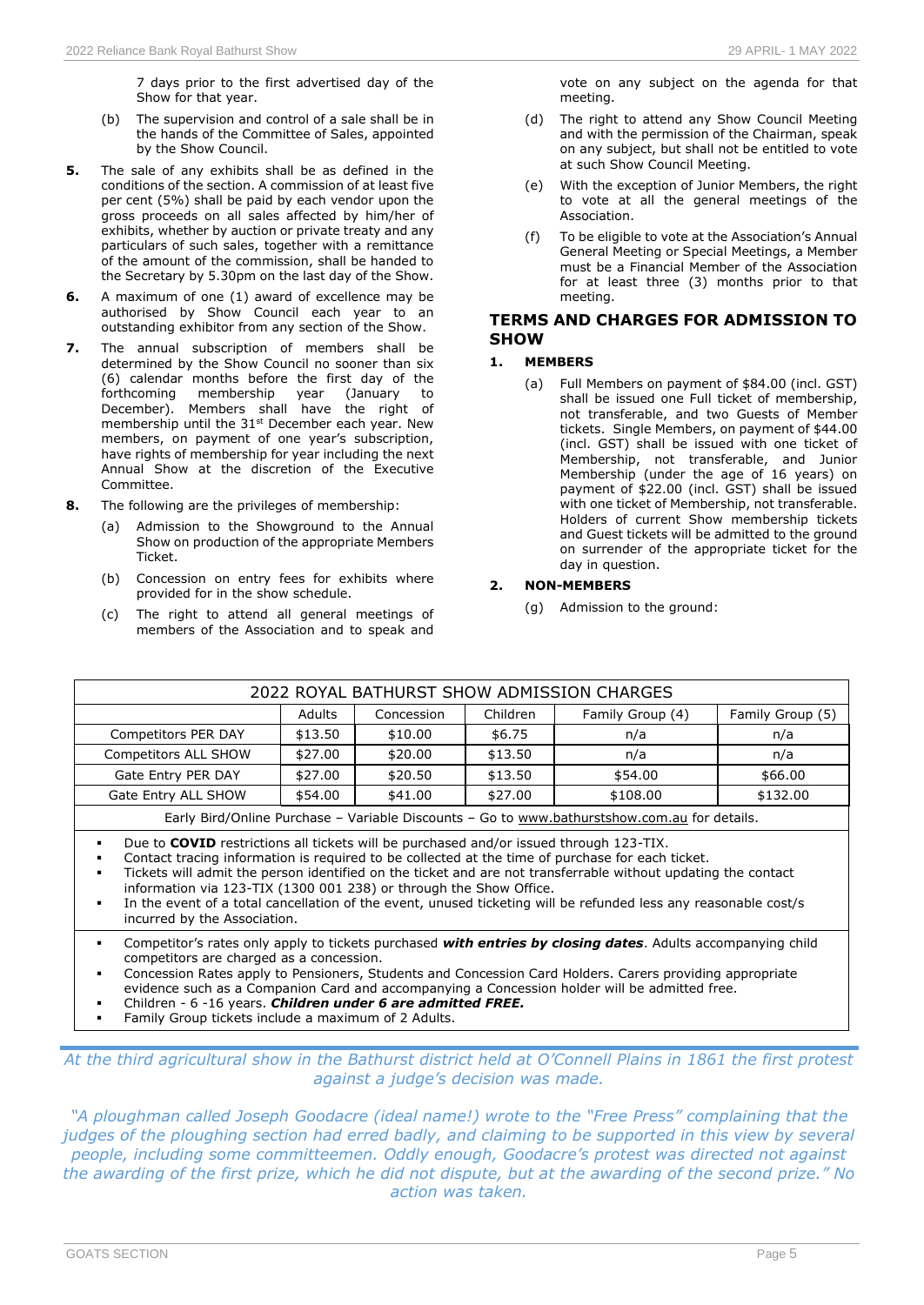### **LG: GOATS**

**Section L06 - eligible for the Bathurst Regional Council Supreme Exhibit Prize.**

#### **Bathurst Showground PIC (Property identity code) NK 045 823**

PLEASE NOTE THAT BEDDING WILL NOT BE SUPPLIED FOR LIVESTOCK. EXHIBITORS MAY PROVIDE THEIR OWN BEDDING OR IT CAN BE PURCHASED FROM THE SUPPLIER ON THE GROUNDS.

Bennett Pavilion

**ENTRIES CLOSE:** 5.00 pm Thursday 14<sup>th</sup> April 2022

**ENTRY FEE:** \$0.00 (incl GST)

### BOER GOATS

**ARRIVAL TIME:** Before 8.00 am

**EXHIBITS STAGED:** 8.30 am Saturday 30<sup>th</sup> April 2022

JUDGING: 9.30 am Saturday 30<sup>th</sup> April 2022 **JUDGE:** TBC

**HEAD STEWARD:** Alisha Carlon - 0449 889 881

#### **EXHIBITORS PLEASE NOTE:**

- Rules as per schedule.
- **Red Boer Goats may enter all Classes.**
- **Red Boer Goat entries in these classes will be Judged separately to Standard Boers.**
- **If a Standard Boer Goat and a Red Boer Goat receive a 1st place in a class, they will then compete against each other for Single Champion Classes.**
- **Copies of Registration Certificates (BGBAA) or (BGA) to be supplied for all animals entered and must be submitted with Entry Application Form or entries will not be accepted.**
- Tattoo May be inspected prior to judging and must match submitted Registration forms. Animals seen to be with out a legible tattoo will not be eligible to exhibit.
- Health and Johne's Declaration required for all entrants as per instructions.
- Exhibits must be the property of the Exhibitor.
- Exhibitors must supply own feed and water containers.
- All goats to be Show condition as per regulation (15) of the schedule.
- Animals are to be free of lice and vermin.
- Ear Tags or Tattoos.
- Age will be determined as of day of judging.
- **LG001** Boer Doe under 6 Months
- **LG002** Boer Doe 6 to 9 Months
- **LG003** Boer Doe 9 to 12 Months

#### **LG004 CHAMPION JUNIOR BOER DOE LG005 RESERVE CHAMPION JUNIOR BOER DOE**

**LG006** Boer Doe 12 to 18 Months **LG007** Boer Doe 18 to 24 Months

- **LG008** Boer Doe 24 to 36 Months
- **LG009** Boer Doe Over 36 Months

**LG010 CHAMPION SENIOR BOER DOE**

**LG011 RESERVE CHAMPION SENIOR BOER DOE LG012 GRAND CHAMPION BOER DOE**

PRIZES: 1st  $$8$ , 2nd  $$4$ . Ribbons for  $1<sup>st</sup>$ ,  $2<sup>nd</sup>$ ,  $3<sup>rd</sup>$ , Champion, Reserve Champion, Grand Champion, Most Successful, Supreme Exhibit and Best of Breeds. Prize money vouchers must be collected from Head Steward.

#### **Please take note of new Regulation regarding payment of Prize Money.**

#### **EXHIBITOR ENTRY TICKETS:**

Adult \$13.50 per exhibitor per day, Child (6-16 yrs) \$6.75 per exhibitor per day, (Exhibitors entry tickets only available for purchase when entering. Tickets must be paid for at the time of entry). Full gate price will be charged after the entry closing date.

**LG013** Boer Buck Under 6 Months **LG014** Boer Buck 6 to 9 Months **LG015** Boer Buck 9 to 12 Months

## **LG016 CHAMPION JUNIOR BOER BUCK**

#### **LG017 RESERVE CHAMPION JUNIOR BOER BUCK**

- **LG018** Boer Buck 12 to 18 Months **LG019** Boer Buck 18 to 24 Months
- **LG020** Boer Buck 24 to 36 Months
- **LG021** Boer Buck Over 36 Months
- **LG022 CHAMPION SENIOR BOER BUCK LG023 RESERVE CHAMPION SENIOR BOER BUCK**
- **LG024 GRAND CHAMPION BOER BUCK**

#### **LG025 SUPREME BOER EXHIBIT**

- **LG026** Breeders Group of 3 Bred and owned by the exhibitors therefore bearing exhibitors tattoo. Purchased embryos not eligible to compete in breeders group classes.
- **LG027** Sire Progeny Group of 3 Sire not necessarily owned by the exhibitor. Sires details to be listed on entry form.
- **LG028** Doe and Progeny any age Embryo transfer kids eligible for competition. Does details to be listed on entry form.

#### **LG029 MOST SUCCESSFUL BOER GOAT EXHIBITOR**

**LG030** Junior Handling Classes

To be conducted if time permits.

Entries will be taken on the day - NO ENTRY FEE

Groups: Competitors may be divided into groups based on the numbers and ages of the entrants.

For those under 18 years of age on the day of the Show.

Entrants will be required to parade, present and handle, UNAIDED, under the normal showing conditions. The animal itself will not be judged.